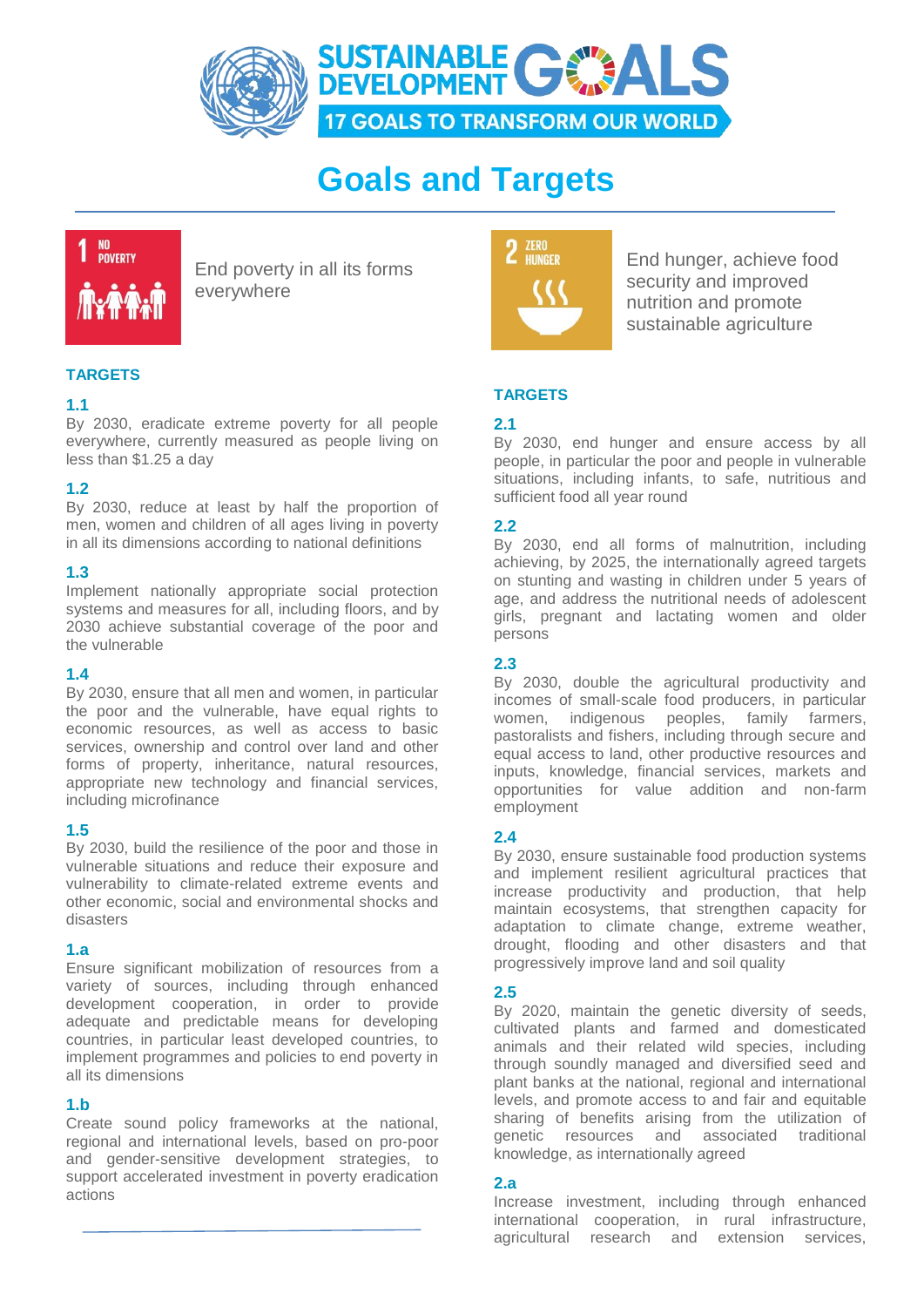technology development and plant and livestock gene banks in order to enhance agricultural productive capacity in developing countries, in particular least developed countries

#### **2.b**

Correct and prevent trade restrictions and distortions in world agricultural markets, including through the parallel elimination of all forms of agricultural export subsidies and all export measures with equivalent effect, in accordance with the mandate of the Doha Development Round

#### **2.c**

Adopt measures to ensure the proper functioning of food commodity markets and their derivatives and facilitate timely access to market information, including on food reserves, in order to help limit extreme food price volatility



Ensure healthy lives and promote well-being for all at all ages

## **TARGETS**

#### **3.1**

By 2030, reduce the global maternal mortality ratio to less than 70 per 100,000 live births

## **3.2**

By 2030, end preventable deaths of newborns and children under 5 years of age, with all countries aiming to reduce neonatal mortality to at least as low as 12 per 1,000 live births and under-5 mortality to at least as low as 25 per 1,000 live births

#### **3.3**

By 2030, end the epidemics of AIDS, tuberculosis, malaria and neglected tropical diseases and combat hepatitis, water-borne diseases and other communicable diseases

#### **3.4**

By 2030, reduce by one third premature mortality from non-communicable diseases through prevention and treatment and promote mental health and well-being

## **3.5**

Strengthen the prevention and treatment of substance abuse, including narcotic drug abuse and harmful use of alcohol

## **3.6**

By 2020, halve the number of global deaths and injuries from road traffic accidents

## **3.7**

By 2030, ensure universal access to sexual and reproductive health-care services, including for family planning, information and education, and the integration of reproductive health into national strategies and programmes

#### **3.8**

Achieve universal health coverage, including financial risk protection, access to quality essential health-care services and access to safe, effective, quality and affordable essential medicines and vaccines for all

#### **3.9**

By 2030, substantially reduce the number of deaths and illnesses from hazardous chemicals and air, water and soil pollution and contamination

#### **3.a**

Strengthen the implementation of the World Health Organization Framework Convention on Tobacco Control in all countries, as appropriate

#### **3.b**

Support the research and development of vaccines and medicines for the communicable and noncommunicable diseases that primarily affect developing countries, provide access to affordable essential medicines and vaccines, in accordance with the Doha Declaration on the TRIPS Agreement and Public Health, which affirms the right of developing countries to use to the full the provisions in the Agreement on Trade-Related Aspects of Intellectual Property Rights regarding flexibilities to protect public health, and, in particular, provide access to medicines for all

## **3.c**

Substantially increase health financing and the recruitment, development, training and retention of the health workforce in developing countries, especially in least developed countries and small island developing **States** 

## **3.d**

Strengthen the capacity of all countries, in particular developing countries, for early warning, risk reduction and management of national and global health risks



Ensure inclusive and equitable quality education and promote lifelong learning opportunities for all

# **TARGETS**

# **4.1**

By 2030, ensure that all girls and boys complete free, equitable and quality primary and secondary education leading to relevant and effective learning outcomes

## **4.2**

By 2030, ensure that all girls and boys have access to quality early childhood development, care and pre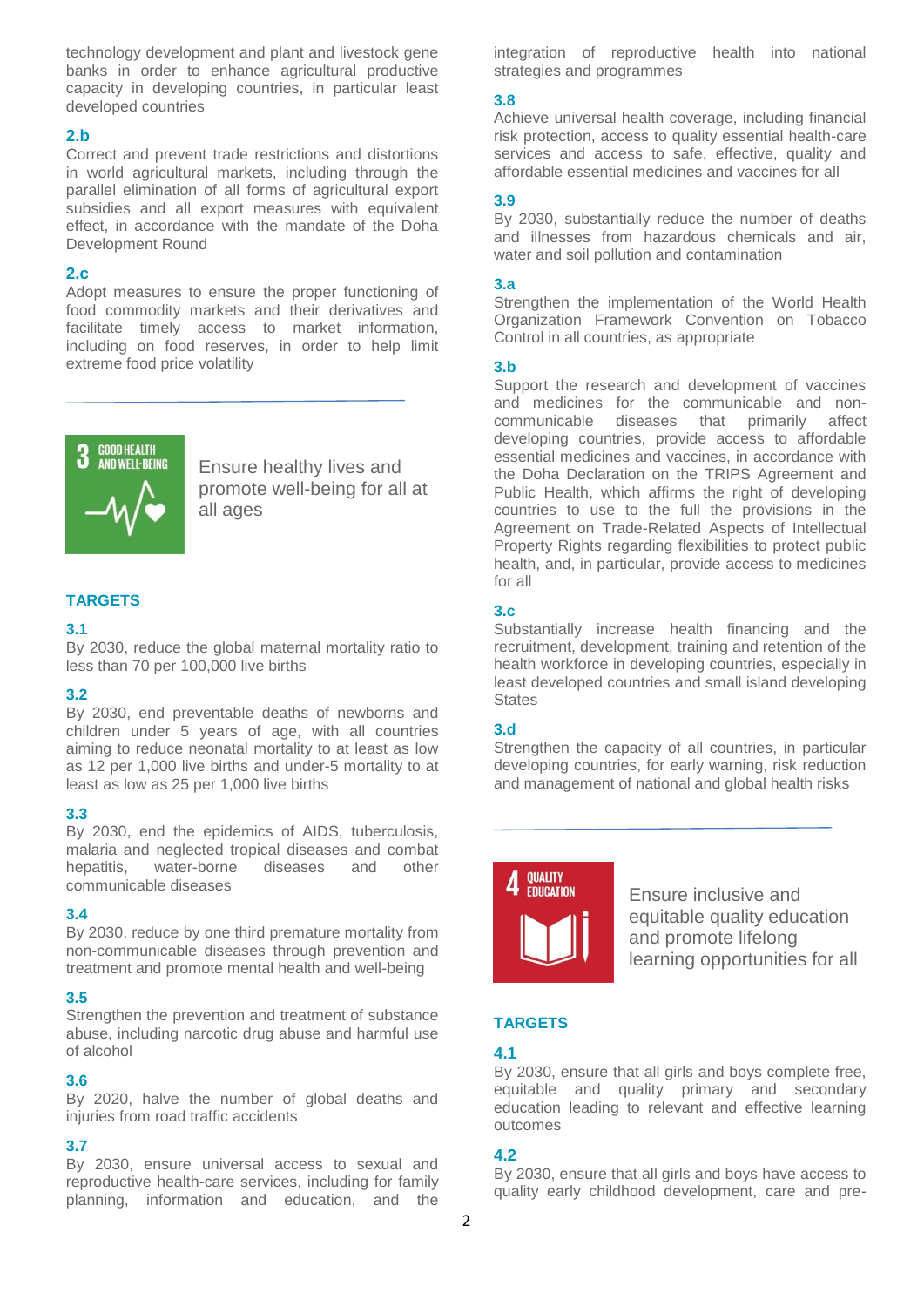primary education so that they are ready for primary education

## **4.3**

By 2030, ensure equal access for all women and men to affordable and quality technical, vocational and tertiary education, including university

# **4.4**

By 2030, substantially increase the number of youth and adults who have relevant skills, including technical and vocational skills, for employment, decent jobs and entrepreneurship

# **4.5**

By 2030, eliminate gender disparities in education and ensure equal access to all levels of education and vocational training for the vulnerable, including persons with disabilities, indigenous peoples and children in vulnerable situations

# **4.6**

By 2030, ensure that all youth and a substantial proportion of adults, both men and women, achieve literacy and numeracy

# **4.7**

By 2030, ensure that all learners acquire the knowledge and skills needed to promote sustainable development, including, among others, through education for sustainable development and sustainable lifestyles, human rights, gender equality, promotion of a culture of peace and non-violence, global citizenship and appreciation of cultural diversity and of culture's contribution to sustainable development

# **4.a**

Build and upgrade education facilities that are child, disability and gender sensitive and provide safe, nonviolent, inclusive and effective learning environments for all

# **4.b**

By 2020, substantially expand globally the number of scholarships available to developing countries, in particular least developed countries, small island developing States and African countries, for enrolment in higher education, including vocational training and information and communications technology, technical, engineering and scientific programmes, in developed countries and other developing countries

# **4.c**

By 2030, substantially increase the supply of qualified teachers, including through international cooperation for teacher training in developing countries, especially least developed countries and small island developing **States** 



Achieve gender equality and empower all women and girls

# **TARGETS**

# **5.1**

End all forms of discrimination against all women and girls everywhere

# **5.2**

Eliminate all forms of violence against all women and girls in the public and private spheres, including trafficking and sexual and other types of exploitation

# **5.3**

Eliminate all harmful practices, such as child, early and forced marriage and female genital mutilation

# **5.4**

Recognize and value unpaid care and domestic work through the provision of public services, infrastructure and social protection policies and the promotion of shared responsibility within the household and the family as nationally appropriate

# **5.5**

Ensure women's full and effective participation and equal opportunities for leadership at all levels of decision-making in political, economic and public life

# **5.6**

Ensure universal access to sexual and reproductive health and reproductive rights as agreed in accordance with the Programme of Action of the International Conference on Population and Development and the Beijing Platform for Action and the outcome documents of their review conferences

# **5.a**

Undertake reforms to give women equal rights to economic resources, as well as access to ownership and control over land and other forms of property, financial services, inheritance and natural resources, in accordance with national laws

# **5.b**

Enhance the use of enabling technology, in particular information and communications technology, to promote the empowerment of women

# **5.c**

Adopt and strengthen sound policies and enforceable legislation for the promotion of gender equality and the empowerment of all women and girls at all levels

**CLEAN WATER AND SANITATION** 

Ensure availability and sustainable management of water and sanitation for all

# **TARGETS**

# **6.1**

By 2030, achieve universal and equitable access to safe and affordable drinking water for all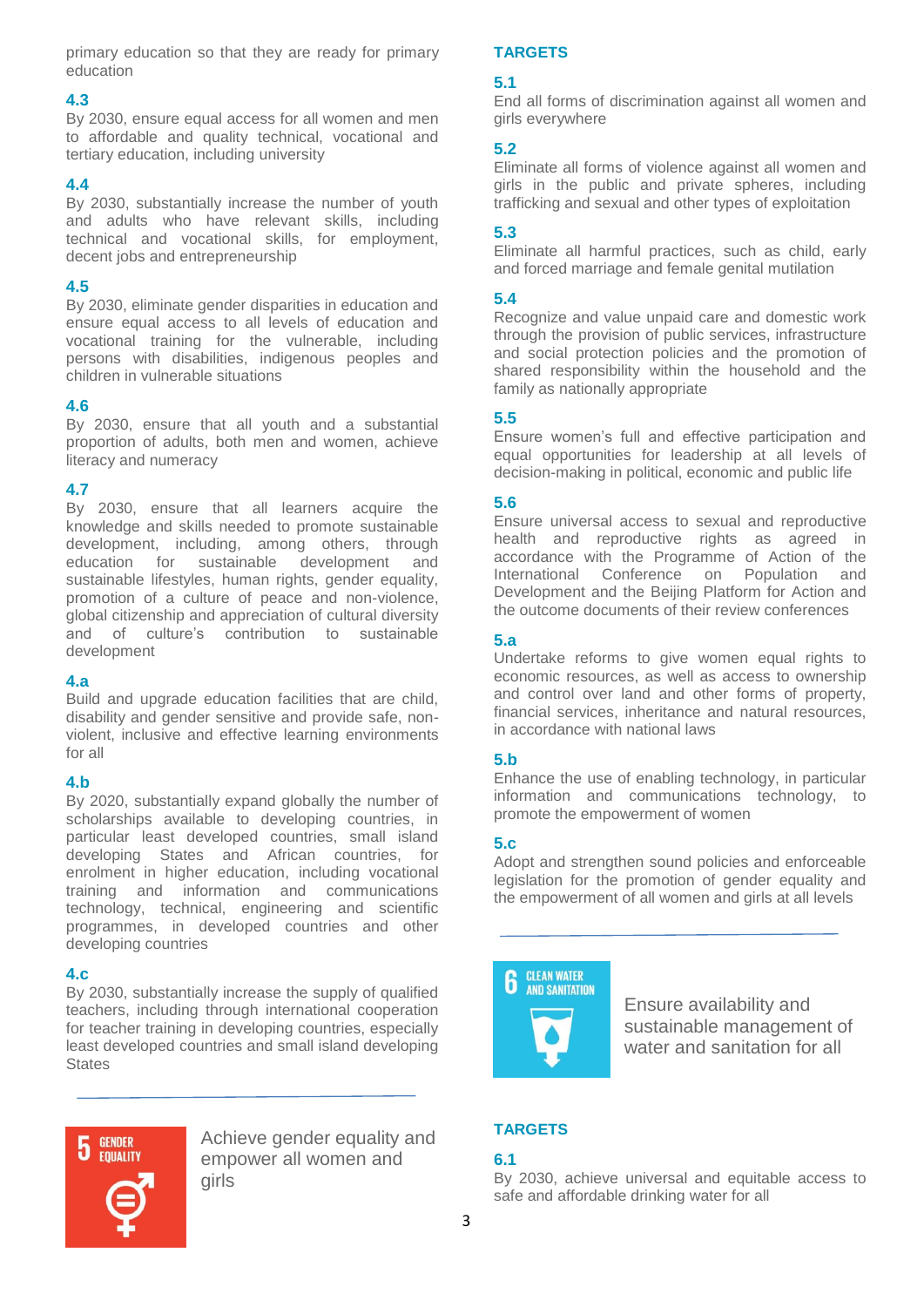By 2030, achieve access to adequate and equitable sanitation and hygiene for all and end open defecation, paying special attention to the needs of women and girls and those in vulnerable situations

## **6.3**

By 2030, improve water quality by reducing pollution, eliminating dumping and minimizing release of hazardous chemicals and materials, halving the proportion of untreated wastewater and substantially increasing recycling and safe reuse globally

#### **6.4**

By 2030, substantially increase water-use efficiency across all sectors and ensure sustainable withdrawals and supply of freshwater to address water scarcity and substantially reduce the number of people suffering from water scarcity

#### **6.5**

By 2030, implement integrated water resources management at all levels, including through transboundary cooperation as appropriate

#### **6.6**

By 2020, protect and restore water-related ecosystems, including mountains, forests, wetlands, rivers, aquifers and lakes

#### **6.a**

By 2030, expand international cooperation and capacity-building support to developing countries in water- and sanitation-related activities and programmes, including water harvesting, desalination, water efficiency, wastewater treatment, recycling and reuse technologies

#### **6.b**

Support and strengthen the participation of local communities in improving water and sanitation management



Ensure access to affordable, reliable, sustainable and modern energy for all

#### **TARGETS**

## **7.1**

By 2030, ensure universal access to affordable, reliable and modern energy services

#### **7.2**

By 2030, increase substantially the share of renewable energy in the global energy mix

## **7.3**

By 2030, double the global rate of improvement in energy efficiency

## **7.a**

By 2030, enhance international cooperation to facilitate access to clean energy research and technology, including renewable energy, energy efficiency and advanced and cleaner fossil-fuel technology, and promote investment in energy infrastructure and clean energy technology

## **7.b**

By 2030, expand infrastructure and upgrade technology for supplying modern and sustainable energy services for all in developing countries, in particular least developed countries, small island developing States, and land-locked developing countries, in accordance with their respective programmes of support



Promote sustained, inclusive and sustainable economic growth, full and productive employment and decent work for all

## **TARGETS**

#### **8.1**

Sustain per capita economic growth in accordance with national circumstances and, in particular, at least 7 per cent gross domestic product growth per annum in the least developed countries

## **8.2**

Achieve higher levels of economic productivity through diversification, technological upgrading and innovation, including through a focus on high-value added and labour-intensive sectors

## **8.3**

Promote development-oriented policies that support productive activities, decent job creation, entrepreneurship, creativity and innovation, and encourage the formalization and growth of micro-, small- and medium-sized enterprises, including through access to financial services

#### **8.4**

Improve progressively, through 2030, global resource efficiency in consumption and production and endeavour to decouple economic growth from environmental degradation, in accordance with the 10-year framework of programmes on sustainable consumption and production, with developed countries taking the lead

## **8.5**

By 2030, achieve full and productive employment and decent work for all women and men, including for young people and persons with disabilities, and equal pay for work of equal value

## **8.6**

By 2020, substantially reduce the proportion of youth not in employment, education or training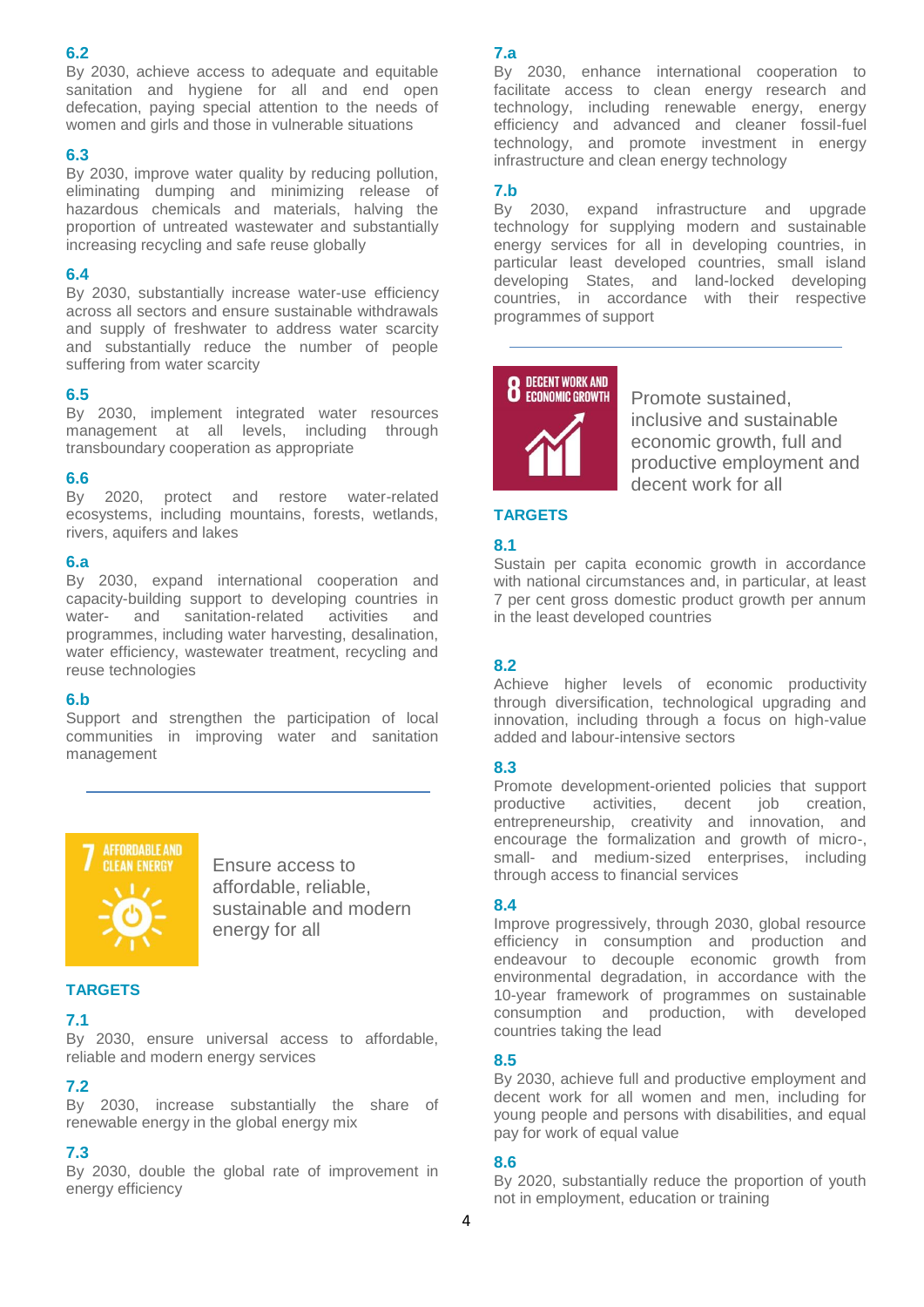Take immediate and effective measures to eradicate forced labour, end modern slavery and human trafficking and secure the prohibition and elimination of the worst forms of child labour, including recruitment and use of child soldiers, and by 2025 end child labour in all its forms

#### **8.8**

Protect labour rights and promote safe and secure working environments for all workers, including migrant workers, in particular women migrants, and those in precarious employment

#### **8.9**

By 2030, devise and implement policies to promote sustainable tourism that creates jobs and promotes local culture and products

## **8.10**

Strengthen the capacity of domestic financial institutions to encourage and expand access to banking, insurance and financial services for all

#### **8.a**

Increase Aid for Trade support for developing countries, in particular least developed countries, including through the Enhanced Integrated Framework for Trade-Related Technical Assistance to Least Developed Countries

#### **8.b**

By 2020, develop and operationalize a global strategy for youth employment and implement the Global Jobs Pact of the International Labour Organization



Build resilient infrastructure, promote inclusive and sustainable industrialization and foster innovation

# **TARGETS**

#### **9.1**

Develop quality, reliable, sustainable and resilient infrastructure, including regional and transborder infrastructure, to support economic development and human well-being, with a focus on affordable and equitable access for all

## **9.2**

Promote inclusive and sustainable industrialization and, by 2030, significantly raise industry's share of employment and gross domestic product, in line with national circumstances, and double its share in least developed countries

## **9.3**

Increase the access of small-scale industrial and other enterprises, in particular in developing countries, to financial services, including affordable credit, and their integration into value chains and markets

## **9.4**

By 2030, upgrade infrastructure and retrofit industries to make them sustainable, with increased resourceuse efficiency and greater adoption of clean and environmentally sound technologies and industrial processes, with all countries taking action in accordance with their respective capabilities

## **9.5**

Enhance scientific research, upgrade the technological capabilities of industrial sectors in all countries, in particular developing countries, including, by 2030, encouraging innovation and substantially increasing the number of research and development workers per 1 million people and public and private research and development spending

#### **9.a**

Facilitate sustainable and resilient infrastructure development in developing countries through enhanced financial, technological and technical support to African countries, least developed countries, landlocked developing countries and small island developing States

#### **9.b**

Support domestic technology development, research and innovation in developing countries, including by ensuring a conducive policy environment for, inter alia, industrial diversification and value addition to commodities

# **9.c**

Significantly increase access to information and communications technology and strive to provide universal and affordable access to the Internet in least developed countries by 2020



Reduce inequality within and among countries

## **TARGETS**

## **10.1**

By 2030, progressively achieve and sustain income growth of the bottom 40 per cent of the population at a rate higher than the national average

## **10.2**

By 2030, empower and promote the social, economic and political inclusion of all, irrespective of age, sex, disability, race, ethnicity, origin, religion or economic or other status

## **10.3**

Ensure equal opportunity and reduce inequalities of outcome, including by eliminating discriminatory laws, policies and practices and promoting appropriate legislation, policies and action in this regard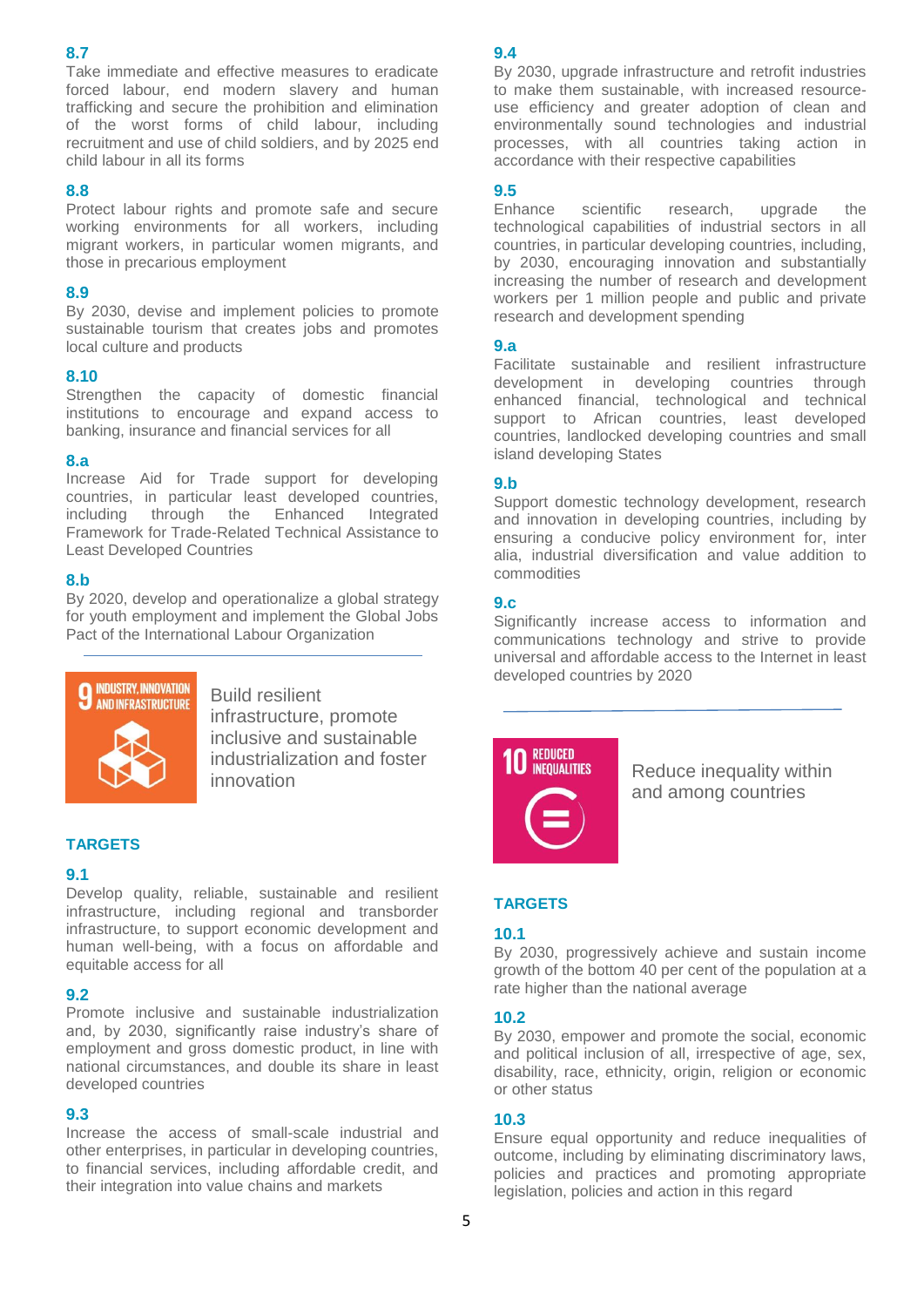Adopt policies, especially fiscal, wage and social protection policies, and progressively achieve greater equality

#### **10.5**

Improve the regulation and monitoring of global financial markets and institutions and strengthen the implementation of such regulations

## **10.6**

Ensure enhanced representation and voice for developing countries in decision-making in global international economic and financial institutions in order to deliver more effective, credible, accountable and legitimate institutions

## **10.7**

Facilitate orderly, safe, regular and responsible migration and mobility of people, including through the implementation of planned and well-managed migration policies

## **10.a**

Implement the principle of special and differential treatment for developing countries, in particular least developed countries, in accordance with World Trade Organization agreements

#### **10.b**

Encourage official development assistance and financial flows, including foreign direct investment, to States where the need is greatest, in particular least developed countries, African countries, small island developing States and landlocked developing countries, in accordance with their national plans and programmes

## **10.c**

By 2030, reduce to less than 3 per cent the transaction costs of migrant remittances and eliminate remittance corridors with costs higher than 5 per cent



Make cities and human settlements inclusive, safe, resilient and sustainable

## **TARGETS**

#### **11.1**

By 2030, ensure access for all to adequate, safe and affordable housing and basic services and upgrade slums

# **11.2**

By 2030, provide access to safe, affordable, accessible and sustainable transport systems for all, improving road safety, notably by expanding public transport, with special attention to the needs of those in vulnerable situations, women, children, persons with disabilities and older persons

## **11.3**

By 2030, enhance inclusive and sustainable urbanization and capacity for participatory, integrated and sustainable human settlement planning and management in all countries

## **11.4**

Strengthen efforts to protect and safeguard the world's cultural and natural heritage

## **11.5**

By 2030, significantly reduce the number of deaths and the number of people affected and substantially decrease the direct economic losses relative to global gross domestic product caused by disasters, including water-related disasters, with a focus on protecting the poor and people in vulnerable situations

## **11.6**

By 2030, reduce the adverse per capita environmental impact of cities, including by paying special attention to air quality and municipal and other waste management

## **11.7**

By 2030, provide universal access to safe, inclusive and accessible, green and public spaces, in particular for women and children, older persons and persons with disabilities

## **11.a**

Support positive economic, social and environmental links between urban, per-urban and rural areas by strengthening national and regional development planning

## **11.b**

By 2020, substantially increase the number of cities and human settlements adopting and implementing integrated policies and plans towards inclusion, resource efficiency, mitigation and adaptation to climate change, resilience to disasters, and develop and implement, in line with the Sendai Framework for Disaster Risk Reduction 2015-2030, holistic disaster risk management at all levels

## **11.c**

Support least developed countries, including through financial and technical assistance, in building sustainable and resilient buildings utilizing local materials



Ensure sustainable consumption and production patterns

# **TARGETS**

## **12.1**

Implement the 10-year framework of programmes on sustainable consumption and production, all countries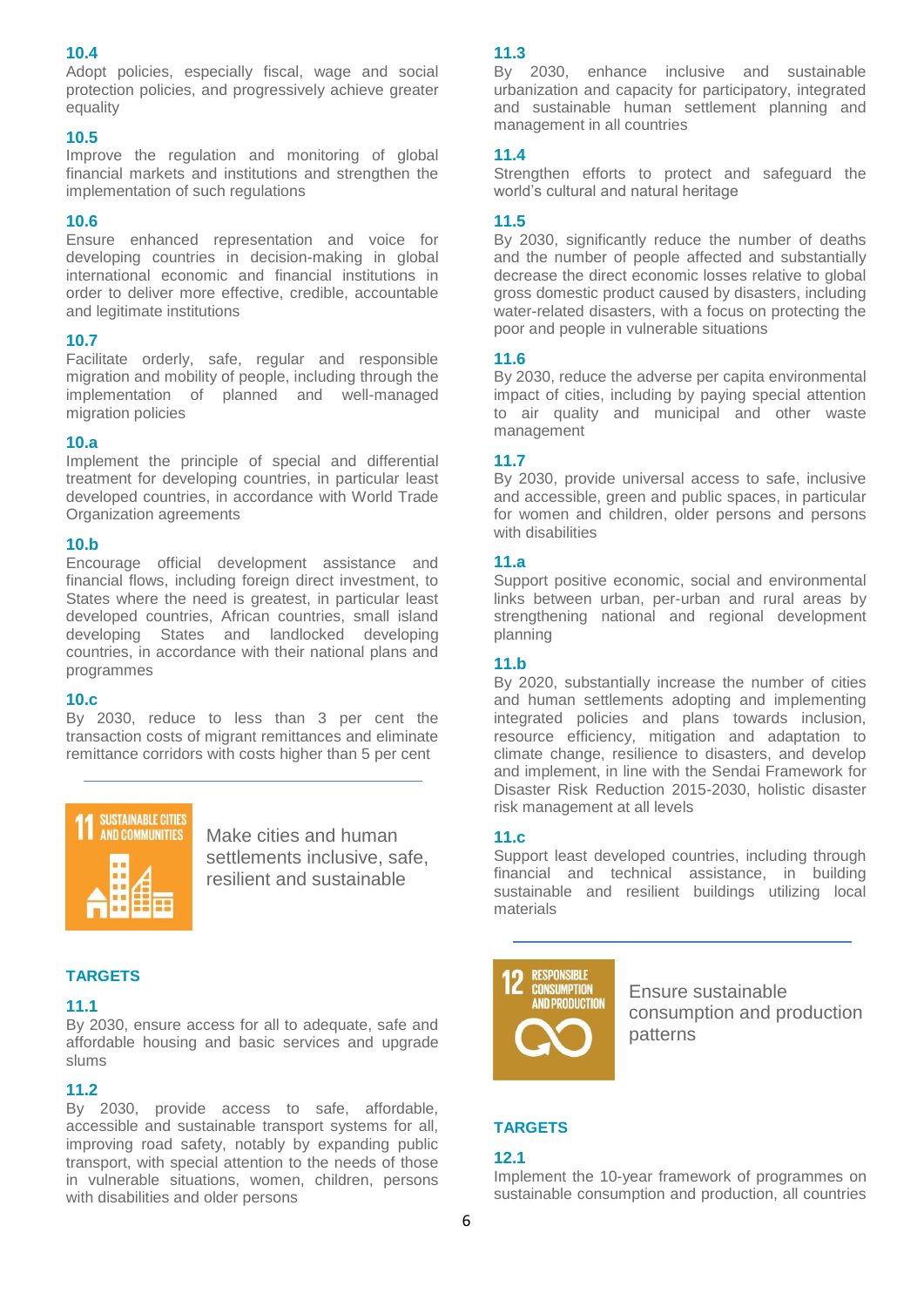taking action, with developed countries taking the lead, taking into account the development and capabilities of developing countries

## **12.2**

By 2030, achieve the sustainable management and efficient use of natural resources

## **12.3**

By 2030, halve per capita global food waste at the retail and consumer levels and reduce food losses along production and supply chains, including postharvest losses

## **12.4**

By 2020, achieve the environmentally sound management of chemicals and all wastes throughout their life cycle, in accordance with agreed international frameworks, and significantly reduce their release to air, water and soil in order to minimize their adverse impacts on human health and the environment

# **12.5**

By 2030, substantially reduce waste generation through prevention, reduction, recycling and reuse

## **12.6**

Encourage companies, especially large and transnational companies, to adopt sustainable practices and to integrate sustainability information into their reporting cycle

## **12.7**

Promote public procurement practices that are sustainable, in accordance with national policies and priorities

## **12.8**

By 2030, ensure that people everywhere have the relevant information and awareness for sustainable development and lifestyles in harmony with nature

## **12.a**

Support developing countries to strengthen their scientific and technological capacity to move towards more sustainable patterns of consumption and production

## **12.b**

Develop and implement tools to monitor sustainable development impacts for sustainable tourism that creates jobs and promotes local culture and products

## **12.c**

Rationalize inefficient fossil-fuel subsidies that encourage wasteful consumption by removing market distortions, in accordance with national circumstances, including by restructuring taxation and phasing out those harmful subsidies, where they exist, to reflect their environmental impacts, taking fully into account the specific needs and conditions of developing countries and minimizing the possible adverse impacts on their development in a manner that protects the poor and the affected communities



Take urgent action to combat climate change and its impacts

## **TARGETS**

## **13.1**

Strengthen resilience and adaptive capacity to climate-related hazards and natural disasters in all countries

## **13.2**

Integrate climate change measures into national policies, strategies and planning

## **13.3**

Improve education, awareness-raising and human and institutional capacity on climate change mitigation, adaptation, impact reduction and early warning

# **13.a**

Implement the commitment undertaken by developedcountry parties to the United Nations Framework Convention on Climate Change to a goal of mobilizing jointly \$100 billion annually by 2020 from all sources to address the needs of developing countries in the context of meaningful mitigation actions and transparency on implementation and fully operationalize the Green Climate Fund through its capitalization as soon as possible

# **13.b**

Promote mechanisms for raising capacity for effective climate change-related planning and management in least developed countries and small island developing States, including focusing on women, youth and local and marginalized communities

\* Acknowledging that the United Nations Framework Convention on Climate Change is the primary international, intergovernmental forum for negotiating the global response to climate change.



Conserve and sustainably use the oceans, seas and marine resources for sustainable development

# **TARGETS**

# **14.1**

By 2025, prevent and significantly reduce marine pollution of all kinds, in particular from land-based activities, including marine debris and nutrient pollution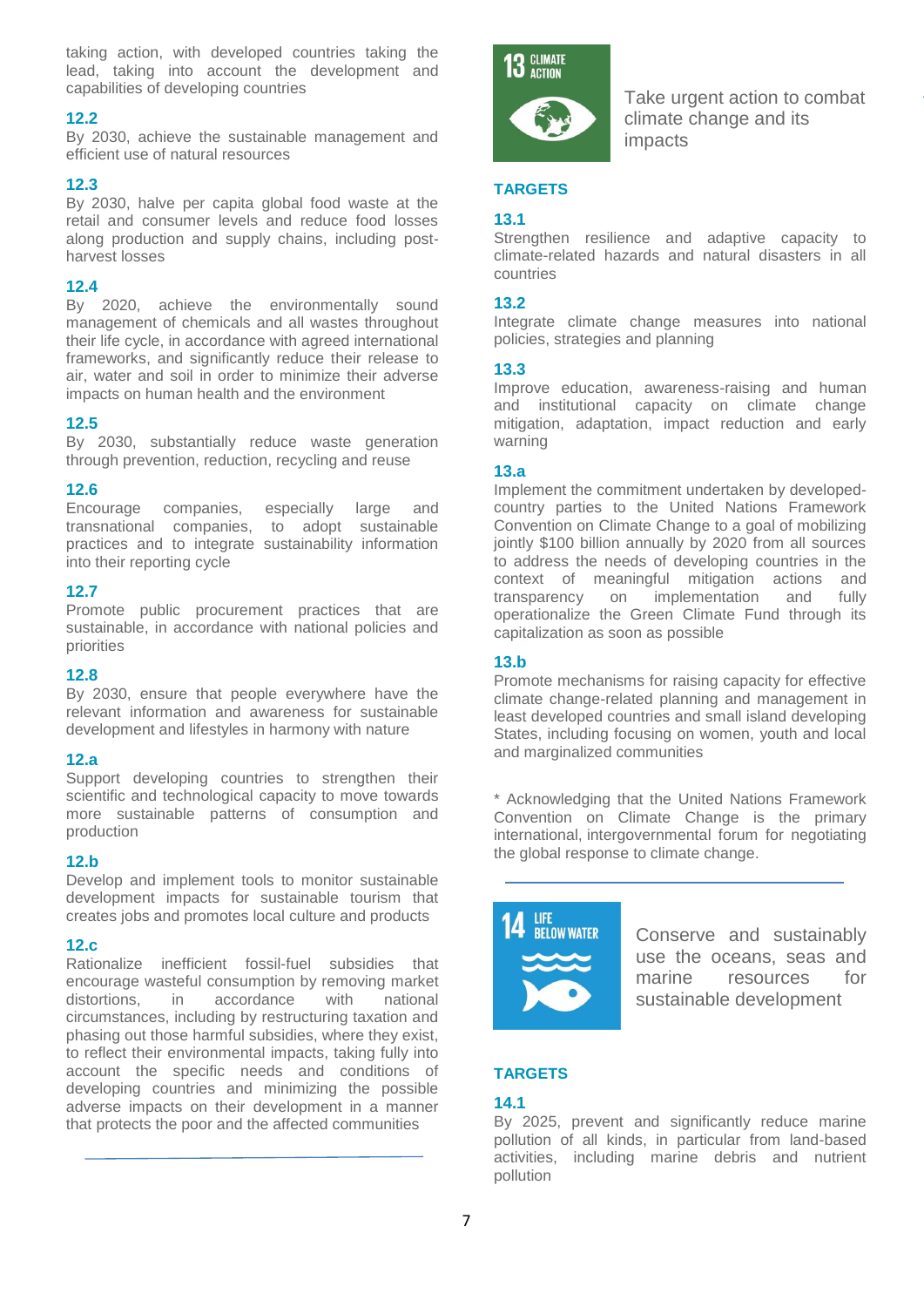By 2020, sustainably manage and protect marine and coastal ecosystems to avoid significant adverse impacts, including by strengthening their resilience, and take action for their restoration in order to achieve healthy and productive oceans

# **14.3**

Minimize and address the impacts of ocean acidification, including through enhanced scientific cooperation at all levels

## **14.4**

By 2020, effectively regulate harvesting and end overfishing, illegal, unreported and unregulated fishing and destructive fishing practices and implement science-based management plans, in order to restore fish stocks in the shortest time feasible, at least to levels that can produce maximum sustainable yield as determined by their biological characteristics

# **14.5**

By 2020, conserve at least 10 per cent of coastal and marine areas, consistent with national and international law and based on the best available scientific information

## **14.6**

By 2020, prohibit certain forms of fisheries subsidies which contribute to overcapacity and overfishing, eliminate subsidies that contribute to illegal, unreported and unregulated fishing and refrain from introducing new such subsidies, recognizing that appropriate and effective special and differential treatment for developing and least developed countries should be an integral part of the World Trade Organization fisheries subsidies negotiation

# **14.7**

By 2030, increase the economic benefits to Small Island developing States and least developed countries from the sustainable use of marine resources, including through sustainable management of fisheries, aquaculture and tourism

## **14.a**

Increase scientific knowledge, develop research capacity and transfer marine technology, taking into account the Intergovernmental Oceanographic Commission Criteria and Guidelines on the Transfer of Marine Technology, in order to improve ocean health and to enhance the contribution of marine biodiversity to the development of developing countries, in particular small island developing States and least developed countries

## **14.b**

Provide access for small-scale artisanal fishers to marine resources and markets

## **14.c**

Enhance the conservation and sustainable use of oceans and their resources by implementing international law as reflected in UNCLOS, which provides the legal framework for the conservation and sustainable use of oceans and their resources, as recalled in paragraph 158 of The Future We Want



Protect, restore and promote sustainable use of terrestrial ecosystems, sustainably manage forests, combat desertification, and halt and reverse land

degradation and halt biodiversity loss

## **TARGETS**

# **15.1**

By 2020, ensure the conservation, restoration and sustainable use of terrestrial and inland freshwater ecosystems and their services, in particular forests, wetlands, mountains and drylands, in line with obligations under international agreements

# **15.2**

By 2020, promote the implementation of sustainable management of all types of forests, halt deforestation, restore degraded forests and substantially increase afforestation and reforestation globally

## **15.3**

By 2030, combat desertification, restore degraded land and soil, including land affected by desertification, drought and floods, and strive to achieve a land degradation-neutral world

## **15.4**

By 2030, ensure the conservation of mountain ecosystems, including their biodiversity, in order to enhance their capacity to provide benefits that are essential for sustainable development

## **15.5**

Take urgent and significant action to reduce the degradation of natural habitats, halt the loss of biodiversity and, by 2020, protect and prevent the extinction of threatened species

## **15.6**

Promote fair and equitable sharing of the benefits arising from the utilization of genetic resources and promote appropriate access to such resources, as internationally agreed

# **15.7**

Take urgent action to end poaching and trafficking of protected species of flora and fauna and address both demand and supply of illegal wildlife products

# **15.8**

By 2020, introduce measures to prevent the introduction and significantly reduce the impact of invasive alien species on land and water ecosystems and control or eradicate the priority species

# **15.9**

By 2020, integrate ecosystem and biodiversity values into national and local planning, development processes, poverty reduction strategies and accounts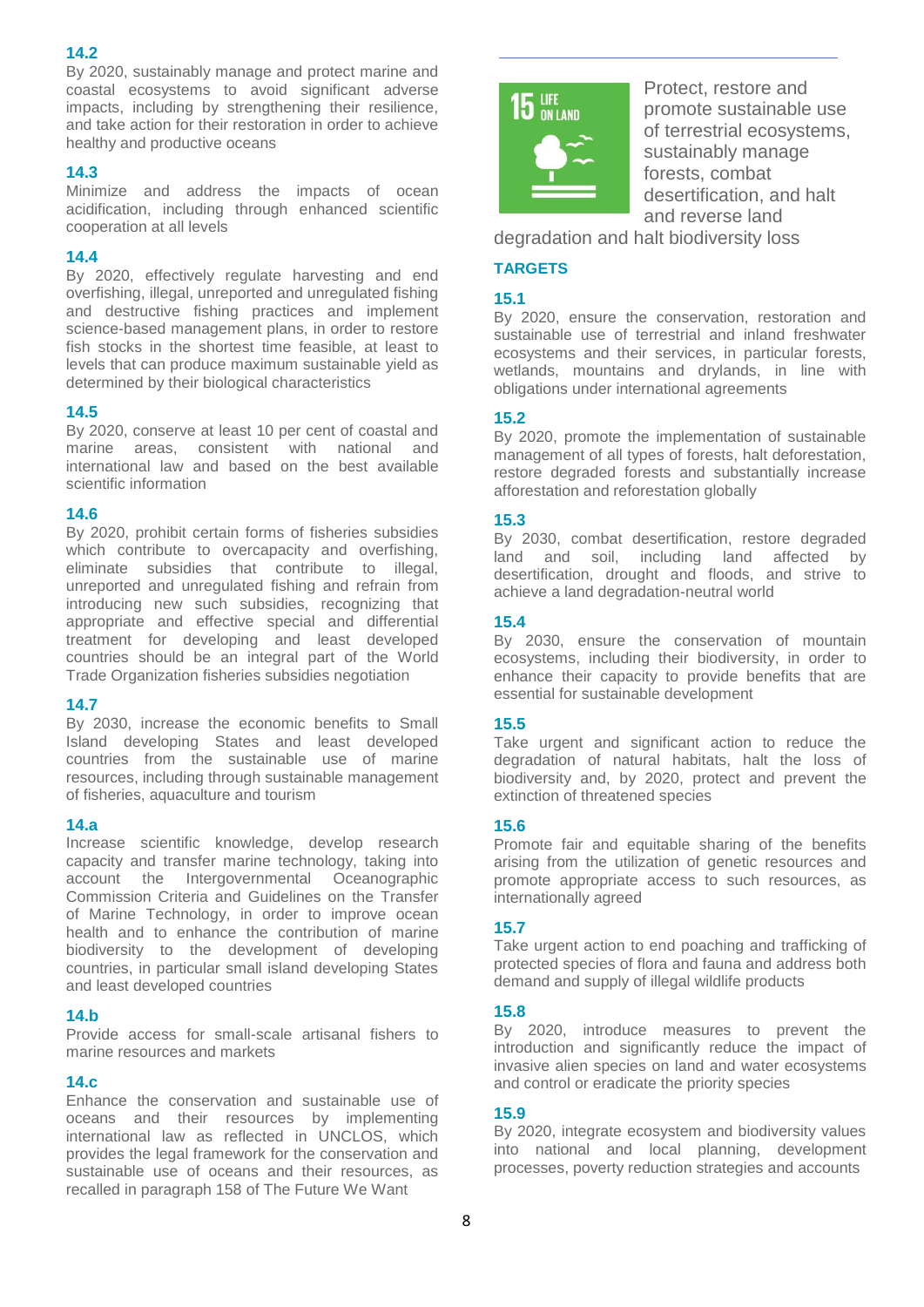# **15.a**

Mobilize and significantly increase financial resources from all sources to conserve and sustainably use biodiversity and ecosystems

## **15.b**

Mobilize significant resources from all sources and at all levels to finance sustainable forest management and provide adequate incentives to developing countries to advance such management, including for conservation and reforestation

## **15.c**

Enhance global support for efforts to combat poaching and trafficking of protected species, including by increasing the capacity of local communities to pursue sustainable livelihood opportunitie[s](https://sustainabledevelopment.un.org/?menu=1300)



Promote peaceful and inclusive societies for sustainable development, provide access to justice for all and build effective, accountable and inclusive institutions at all levels

# **TARGETS**

## **16.1**

Significantly reduce all forms of violence and related death rates everywhere

## **16.2**

End abuse, exploitation, trafficking and all forms of violence against and torture of children

## **16.3**

Promote the rule of law at the national and international levels and ensure equal access to justice for all

## **16.4**

By 2030, significantly reduce illicit financial and arms flows, strengthen the recovery and return of stolen assets and combat all forms of organized crime

#### **16.5**

Substantially reduce corruption and bribery in all their forms

#### **16.6**

Develop effective, accountable and transparent institutions at all levels

## **16.7**

Ensure responsive, inclusive, participatory and representative decision-making at all levels

#### **16.8**

Broaden and strengthen the participation of developing countries in the institutions of global governance

## **16.9**

By 2030, provide legal identity for all, including birth registration

#### **16.10**

Ensure public access to information and protect fundamental freedoms, in accordance with national legislation and international agreements

## **16.a**

Strengthen relevant national institutions, including through international cooperation, for building capacity at all levels, in particular in developing countries, to prevent violence and combat terrorism and crime

## **16.b**

Promote and enforce non-discriminatory laws and policies for sustainable development



Strengthen the means of implementation and revitalize the global partnership for sustainable development

# **TARGETS**

#### **Finance**

## **17.1**

Strengthen domestic resource mobilization, including through international support to developing countries, to improve domestic capacity for tax and other revenue collection

# **17.2**

Developed countries to implement fully their official development assistance commitments, including the commitment by many developed countries to achieve the target of 0.7 per cent of ODA/GNI to developing countries and 0.15 to 0.20 per cent of ODA/GNI to least developed countries; ODA providers are encouraged to consider setting a target to provide at least 0.20 per cent of ODA/GNI to least developed countries

## **17.3**

Mobilize additional financial resources for developing countries from multiple sources

## **17.4**

Assist developing countries in attaining long-term debt sustainability through coordinated policies aimed at fostering debt financing, debt relief and debt restructuring, as appropriate, and address the external debt of highly indebted poor countries to reduce debt distress

## **17.5**

Adopt and implement investment promotion regimes for least developed countries

## **Technology**

## **17.6**

Enhance North-South, South-South and triangular regional and international cooperation on and access